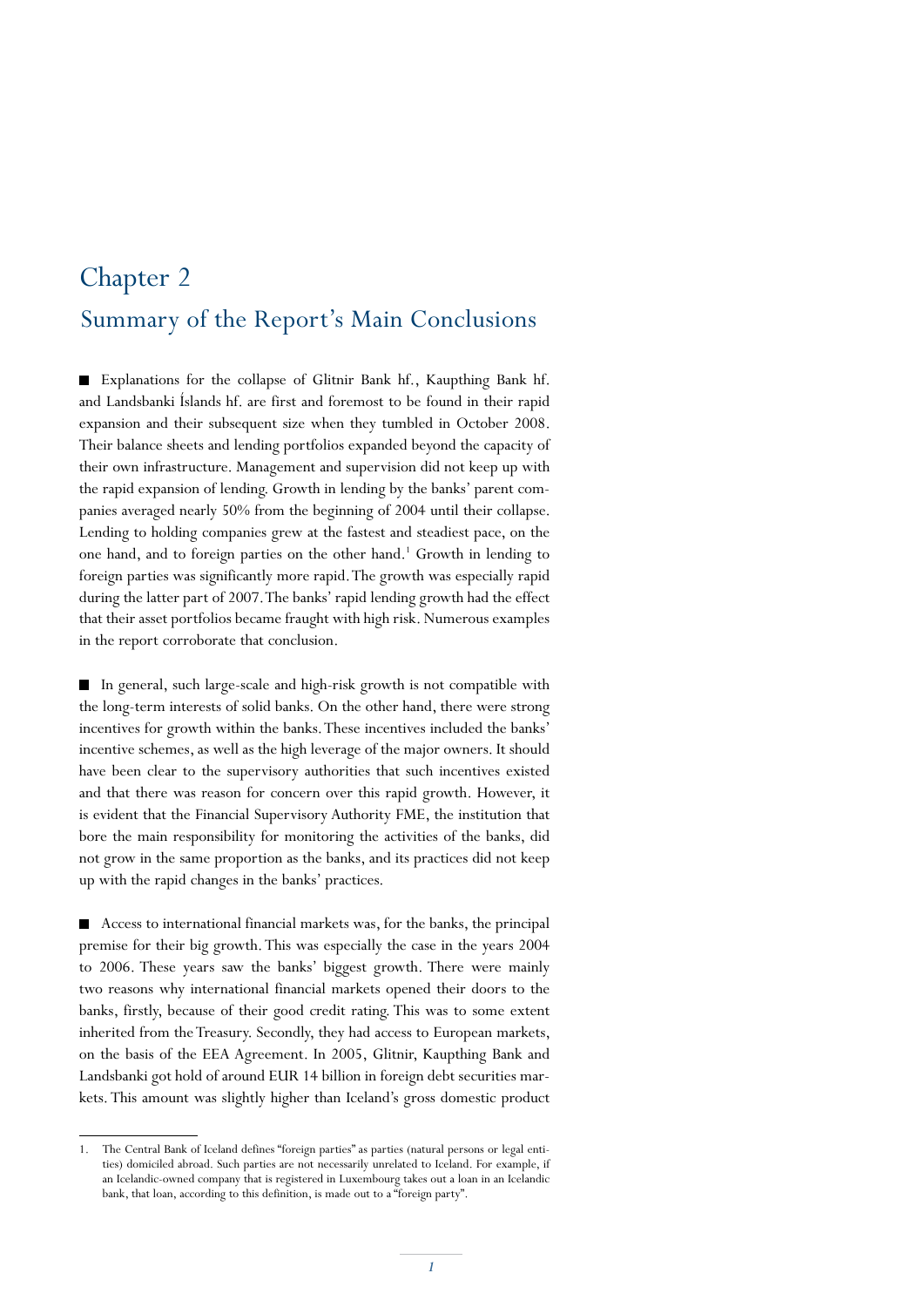in that year and doubles the amount in debt securities issued the previous year. The terms for these debt securities were very favourable, only about 20 points over the benchmark interest rate. When funding in the European debt securities markets became more difficult, the debt securities market in the US opened up. That opening was largely due to collateralised debt obligations (CDOs). Icelandic bank securities were packaged into these CDOs because of the high credit rating of the Icelandic financial undertakings. At the same time, they paid, as a rule, high interest rates, considering their credit rating. Thus, the Icelandic banks were the "cheapest" in light of their credit rating from the rating agencies. Therefore, they were ideal for raising the average rating of a collateralised debt obligation. It is clear that the Icelandic banks acted with far too much haste when issuing debt securities in international markets. It was evident that sooner or later interest rates would go up and that credit markets would tighten again.

When the banking system had become far too big, relative to the size of the Icelandic economy, the governmental authorities needed to respond. No later that 2006 it would have been necessary to take action, if there was to be any chance of preventing the collapse of the banks, without severely impacting upon the value of their assets. Neither that year nor the next did the authorities try, in a decisive way, to have the banks reduce the size of their balance sheets. Furthermore, the authorities did not exert themselves in order to have one or more of the three big banks move their headquarters abroad. On the contrary, it was the policy of the coalition of the Independence Party and the Social Democratic Alliance, according to their coalition agreement of 23 May 2007, to ensure that financial activities could continue to grow domestically and expand into new fields of competition with other market areas. It was also the policy of the government that the domestic multinational corporations would see it to their advantage to have their headquarters remain in Iceland.

The largest owners of all the big banks had abnormally easy access to credit at the banks they owned, apparently in their capacity as owners. The examination conducted by the SIC of the largest exposures at Glitnir, Kaupthing Bank, Landsbanki and Straumur-Burðarás revealed that in all of the banks, their principal owners were among the largest borrowers.

At Glitnir Bank hf. the largest borrowers were Baugur Group hf. and companies affiliated to Baugur. The accelerated pace of Glitnir's growth in lending to this group just after mid-year 2007 is of particular interest. At that time, a new Board of Directors had been elected for Glitnir since parties affiliated with Baugur and FL Group had significantly increased their stake in the bank. When the bank collapsed, its outstanding loans to Baugur and affiliated companies amounted to over ISK 250 billion (a little less than EUR 2 billion). This amount was equal to 70% of the bank's equity base.

The largest shareholder of Kaupthing Bank, Exista hf., was also the bank's second largest debtor. The largest debtor was Robert Tchenguiz, a shareholder and board member of Exista. When the bank collapsed, Exista's outstanding debt to Kaupthing Bank amounted to well over ISK 200 billion.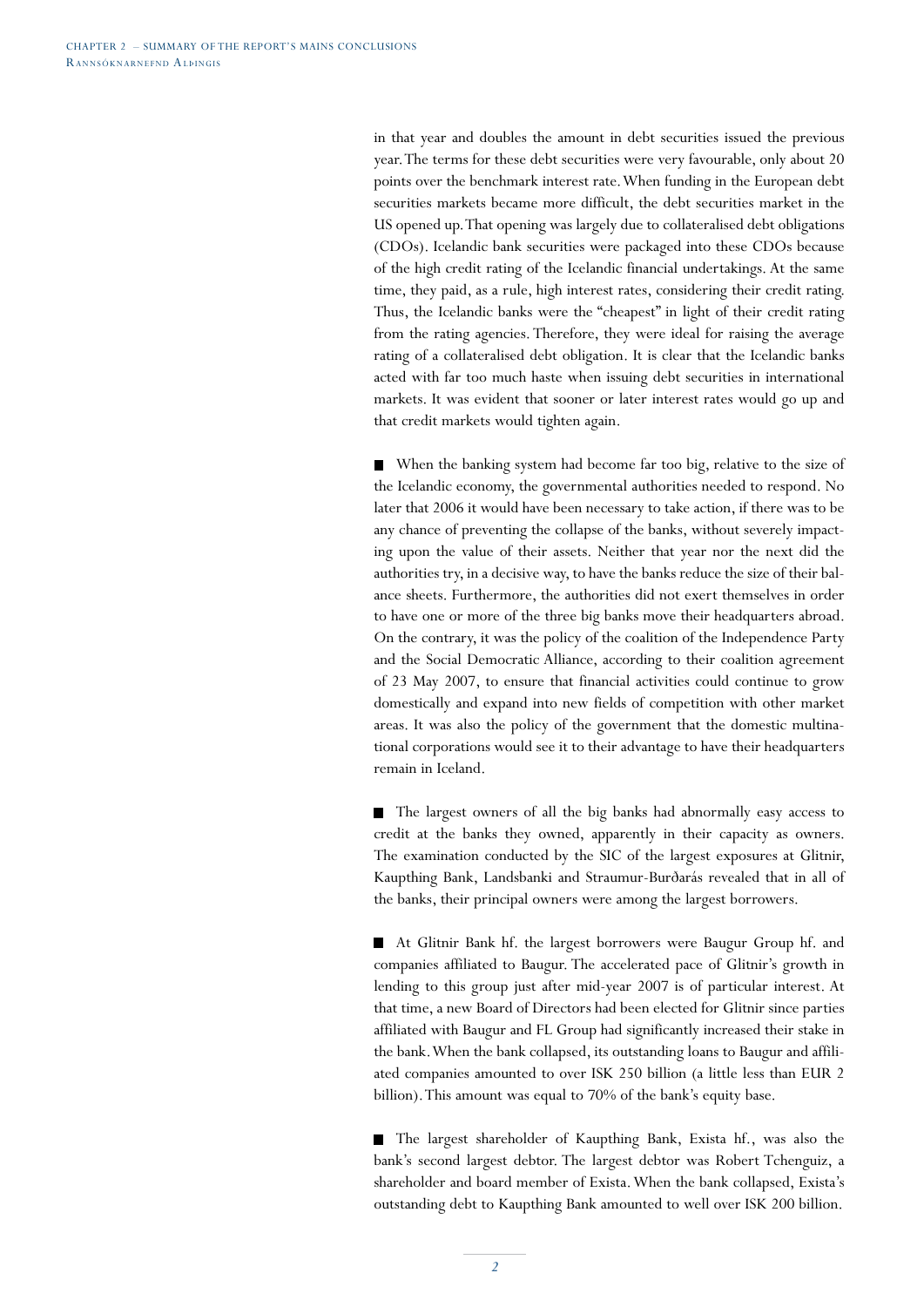When Landsbanki collapsed, Björgólfur Thor Björgólfsson and companies affiliated to him were the bank's largest debtors. Björgólfur Guðmundsson was the bank's third largest debtor. In total, their obligations to the bank amounted to well over ISK 200 billion. This amount was higher than Landsbanki Group's equity.

Mr. Thor Björgólfsson was also the largest shareholder of Straumur-Burðarás and chairman of the Board of Directors of that bank. Mr. Björgólfur Thor Björgólfsson and Mr. Björgólfur Guðmundsson were both, along with affiliated parties, among the largest debtors of the bank and together they constituted the bank's largest group of borrowers.

The owners of the banks received substantial facilities through the banks' subsidiaries that operated money market funds. An investigation into the investments of money market funds under the aegis of the management companies of the big banks revealed that the funds invested a great deal in securities connected to the owners of the banks. It is difficult to see how chance alone could have been the reason behind those investment decisions.

During a hearing, an owner of one of the banks, who also had been a board member of the bank, said he believed that the bank "had been very happy to have [him] as a borrower".<sup>2</sup> Generally speaking, bank employees are not in a good position to assess objectively whether the bank's owner is a good borrower or not.

■ Towards the end of 2007 and in 2008 the banks started to face constraints in their operations. It seems that the boundaries between the interests of the banks and the interests of their largest shareholders were often fuzzy and that the banks put more emphasis on backing up their owners, thus going beyond normal practices. The operations of the Icelandic banks were, in many ways, characterised by their maximising the interests of the larger shareholders, who managed the banks, rather than running solid banks with the interests of all shareholders in mind, where due responsibility was demonstrated towards their creditors.

The concentrated risk of the Icelandic banks had already become dangerously high, well before their collapse. This applies both to lending to certain groups within each bank, as well as how the same groups also constituted high risk exposures in more than one bank. For that reason the systemic exposure risk attributed to the loans became significant. The clearest example is Baugur Group and affiliated companies. The group's outstanding liabilities to the three banks amounted to EUR 5.5 billion, when at their highest level, which was at the time about 11 % of total lending by the parent companies of the banks and about 53 % of their aggregated equity base. Other groups had substantial outstanding liabilities to more than one bank: Exista, Mr. Björgólfur Thor Björgólfsson, Mr. Björgólfur Guðmundsson and Mr. Ólafur Ólafsson. The risks stemming from these parties were somewhat less than that from Baugur and affiliated companies.

<sup>2.</sup> Statement by Mr. Björgólfur Guðmundsson before the SIC on 10 January 2010, p. 41.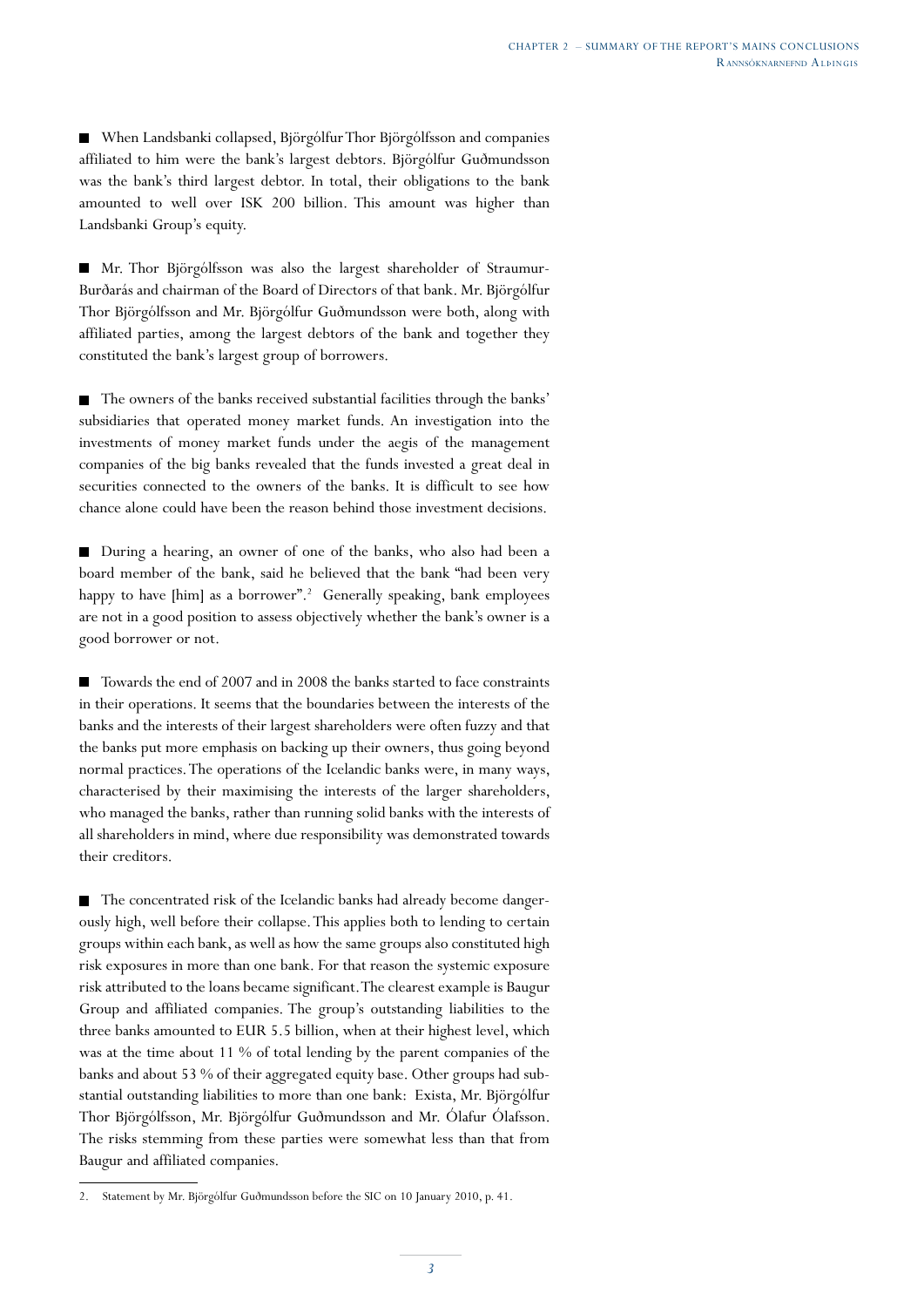■ The capital ratio of Glitnir, Kaupthing Bank and Landsbanki was, in their annual reports, always slightly above the statutory minimum. However, these capital ratios did not reflect the real strength of the banks and the financial system as a whole or the capacity to withstand shock. This was due to considerable risk exposure stemming from the banks' own shares, both through primary collaterals and forward contracts on their own shares. If equity no longer provides a cushion for protecting depositors and creditors it is not equity in the economic sense. Under such circumstances it is no longer possible to take the capital ratio into account when evaluating the strength of a financial institution, as the risk of loss stemming from the institution's own shares lies with itself.

 $\blacksquare$  The banks had invested their funds in their own shares. Share capital, financed by the company itself, is not the protection against loss it is intended to be. Here this is referred to as "weak equity". Weak equity in the three banks amounted to about ISK 300 billion by mid year 2008. At the same time, the capital base of the banks was about ISK 1,186 billion in total. Weak equity, therefore, represented more than 25% of the banks' capital base. If only the core component of the capital base is examined, i.e. shareholders' equity, according to the annual accounts, less intangible assets, the weak equity of the three banks amounted to more than 50% of the core component in mid year 2008.

In addition to the risk that the banks carried on account of their own shares, the SIC assessed how much risk they carried from each other's shares. Here this is referred to as "cross-financing". Around mid year 2008, direct financing by the banks of their own shares, as well as cross-financing of the other banks' shares, amounted to about ISK 400 billion. If only the core component of the capital base is examined this amounted to about 70% of the core component in 2008.

The SIC is of the opinion that the financing of owners' equity in the Icelandic banking system had been based, to such a great extent, on borrowing from the system itself that its stability was threatened. The shares owned by the biggest shareholders of the banks were especially leveraged. This resulted in the banks and their biggest owners being very sensitive to losses and the lowering of share prices.

■ Overstatement of a bank's equity increases its growth potential. However, the bank's ability to deal with setbacks decreases at the same time. The risk of bankruptcy is thereby increased. Under these circumstances, the loss to depositors and other creditors becomes greater than it would otherwise have been. If the bank in question is systemically important, as was the case with all of these three banks in Iceland, the costs to society will also be significant, as has been the case.

The SIC investigation into the Icelandic banks' operations indicates that, as a consequence wider authorisation for the operations of financial institutions in the last few years, their operational risk increased significantly. It is especially noteworthy that the freedom of credit institutions to engage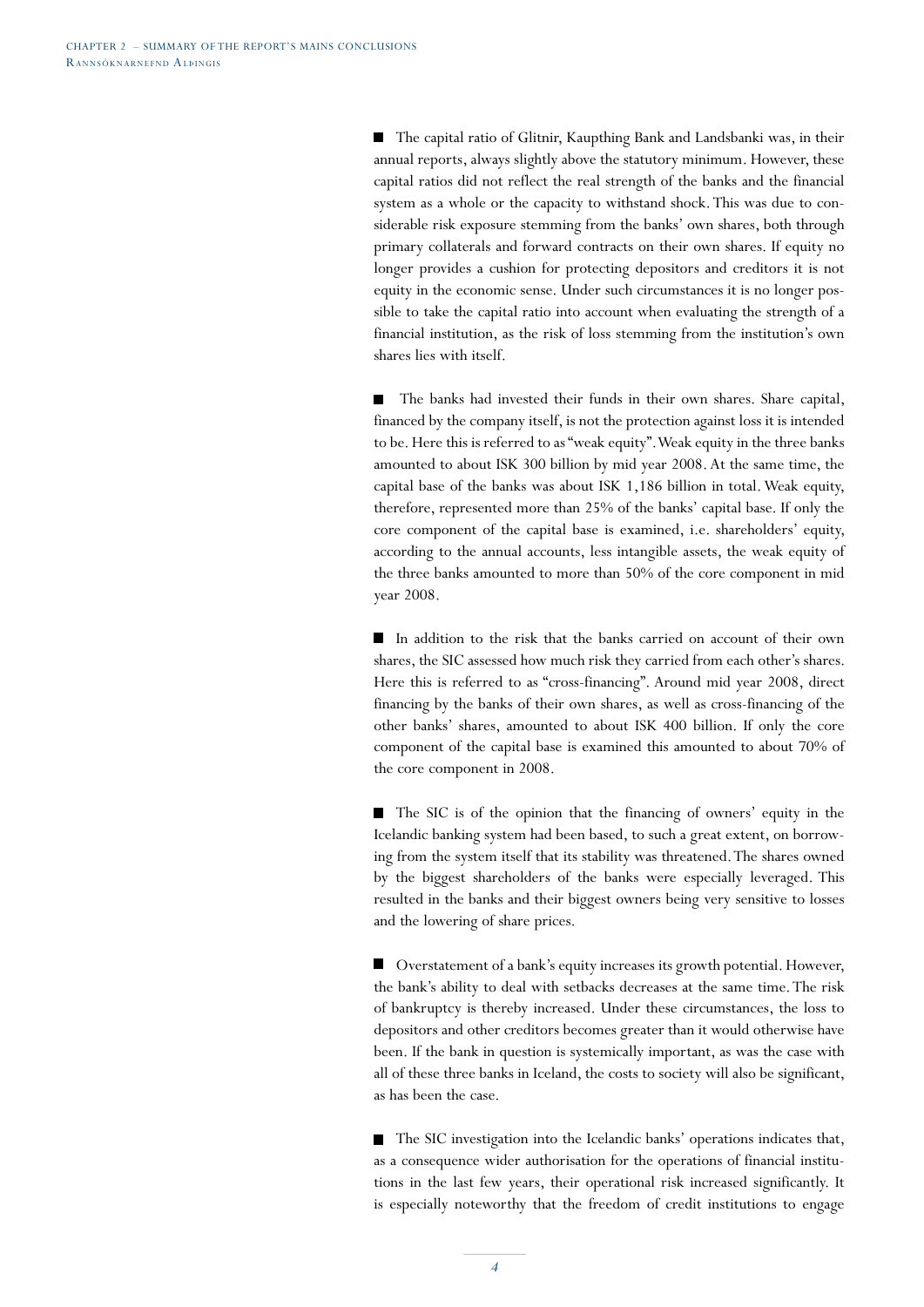in riskier investments was significantly increased in this period. They were i.a. authorised to engage in investment banking in conjunction with the traditional activities of a commercial bank, although this scope for increased risk-taking did not go hand in hand with satisfactory restraints and increased equity requirements. The FME had the power to require increased equity of financial institutions, i.a. in case of increased operational risk. This power, however, was never exercised.

In the last decade, the economic policy of the Icelandic authorities hasaimed at maintaining maximum long-term economic growth. It is the opinion of the SIC that neither the state's budget policy nor its monetary policy adequately addressed economic fluctuations, overexpansion and growg imbalance in the economy. Unfortunately, it seems to be unavoidable to conclude that the state's budget policy increased in fact the imbalance. The policy of the CBI was not sufficiently restrictive and its actions too limited to render the desired results in the fight against increased leverage and underlying inflation.

The authorities decided to lower taxes during an economic expansion period. This was done despite expert advice and even against the better judgement of policy makers who made the decision. This decision was highly reproachable. The changes made to the lending guidelines at the Housing Financing Fund in 2004 also fuelled expansion. The changes in the lending guidelines were one of the biggest mistakes in monetary and fiscal management made in the period leading up to the banks' collapse. That mistake was made with full knowledge of the likely consequences. The repercussions were quick to emerge and the consequences were even greater under the global low interest rate environment at the time. These decisions in fiscal and monetary management and others named in the report exacerbated the imbalance in the economy. They were a factor in forcing an adjustment of the imbalances, which ended with a very hard landing.

It was mostly left to the Central Bank of Iceland (CBI) to counteract the effects of the expansion and for this reason the bank began to raise interest rates in the spring of 2004. The bank was, however, unhurried in its decisions to lift rates. While considering the steps towards monetary tightening it continually seems to have been expecting budget restraint measures by the government. Time and again, the bank called for such measures. However, no such decisions were made. In the latter half of 2005, it had become evident that the CBI interest rates were too low.

Within the CBI, opinions frequently diverged on what should be the desirable level for the policy rate. The Board of Governors of the CBI was more often in favour of less restraint than the chief economist of the Bank had proposed. Minutes of meetings by the Board of Governors of the CBI do not shed a light on whether, and if so, how, i.e. on what data or information, the bank's board based its decisions, when deciding on a policy which differed from that suggested by the chief economist.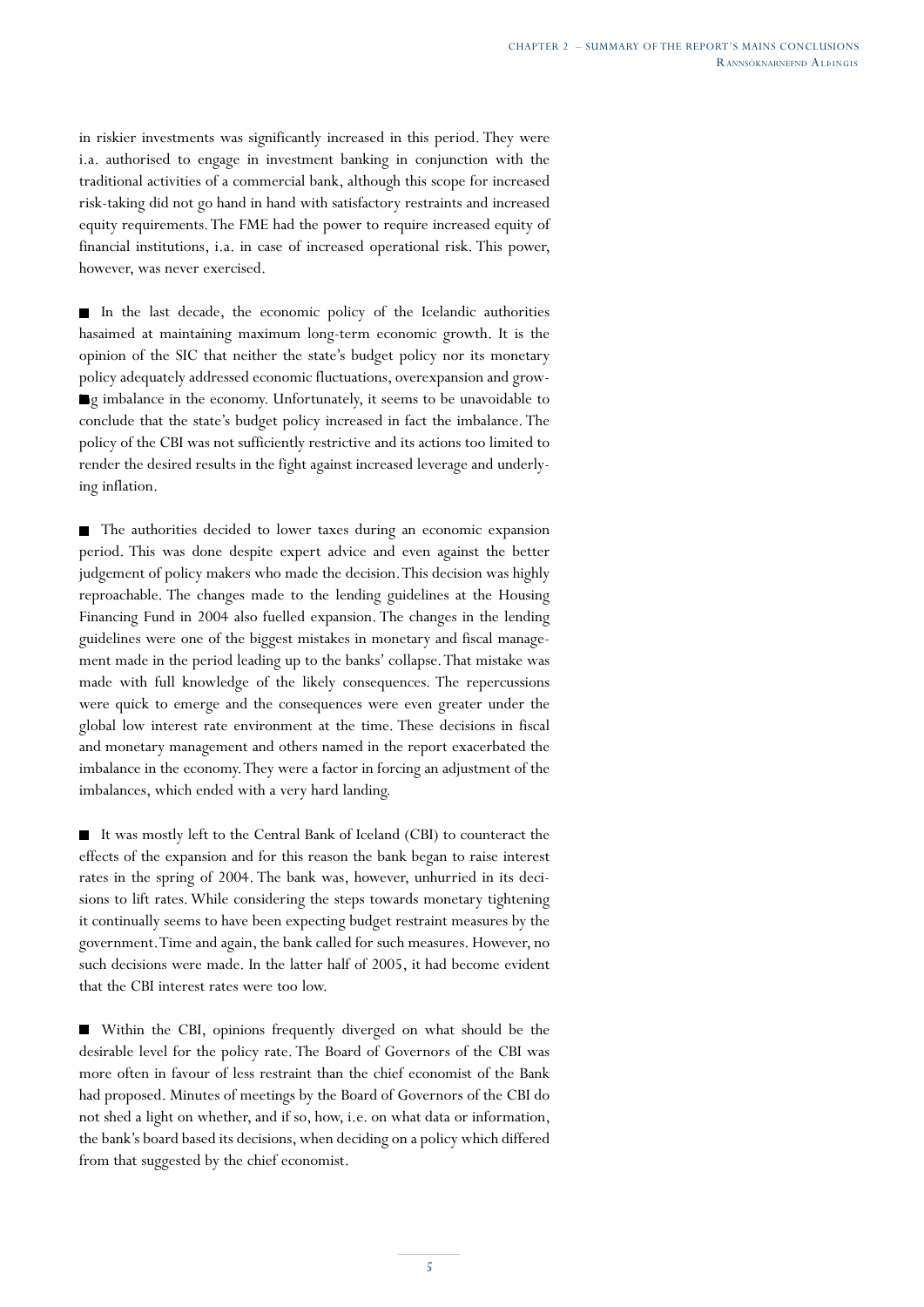■ The CBI attempted to curb domestic demand by lifting the policy rate. Meanwhile, the CBI expanded its liquidity provision to financial institutions significantly. From the autumn of 2005 to the beginning of October 2008, the stock of loans against collateral from the CBI increased from ISK 30 billion to ISK 500 billion. At the beginning of October 2008, loans from the CBI to financial institutions against collateral in securities and letters of credit in the three large banks amounted to ISK 300 billion. The CBI authorisation to provide credit institutions with loans by buying securities according to Article 7 of Act No. 36/2001 falls under the condition that these are granted against collateral that the bank considers eligible. Although the CBI was aware of the weaknesses of the banks it nonetheless provided volumes of loans against collateral in the banks' securities. This knowledge can barely be seen as compatible with what the aforementioned legal provision on valid collateral stipulates.

At the beginning of 2006, the Icelandic krona was much stronger than was sustainable in the long-term. The current account deficit was over 16% of GDP. The national balance sheet appeared weak, as liabilities in foreign currencies in excess of assets nearly amounted to the GDP of the country. At that time, all the prerequisites for a financial crisis were in place. The research department of Danske Bank drew attention to the economic imbalances in Iceland. In its view, there were signs that the current account deficit would reach 20% in 2006. It was pointed out that the unemployment rate was 1% and wage growth had been 7% annually. As a result the krona depreciated rapidly in March 2006. CDS spreads on Iceland and the banks rose. The situation calmed down in the middle of 2006. However, imbalances in the economy continued to grow more rapidly than before. All developments increased the likelihood of a serious financial crisis significantly.

П The summer of 2007 saw the onset of an international financial crisis. It hit in the wake of unusually low real interests, easy access to loans, little fluctuation of economic indicators, and widespread increase in asset values. These circumstances led to growing weaknesses in the international financial system, which emerged following extensive amortisation precipitated by a sharp fall in the value of CDOs containing U.S. sub-prime mortgages in 2007. The major financial markets were rendered virtually inoperable. This proved especially difficult for the Icelandic banks. They had become increasingly dependent on funding through international financial markets. The Icelandic banks were faced with either raising further deposits or seeking other ways of funding themselves. In the latter half of 2007, securities for over EUR 2 billion would fall due. A further EUR 3 billion would fall due in 2008.

Despite the success of the Landsbanki Icesave accounts and the Kaupthing Edge accounts, the total deposits in the banks decreased kept shrinking from the autumn of 2007 until their collapse. So-called wholesale deposits were flowing out of all the banks. The outflow of wholesale deposits from the Landsbanki branches in the UK and the Netherlands in the year before the collapse of the banks exceeded the inflow of retail deposits into the bank's Icesave accounts.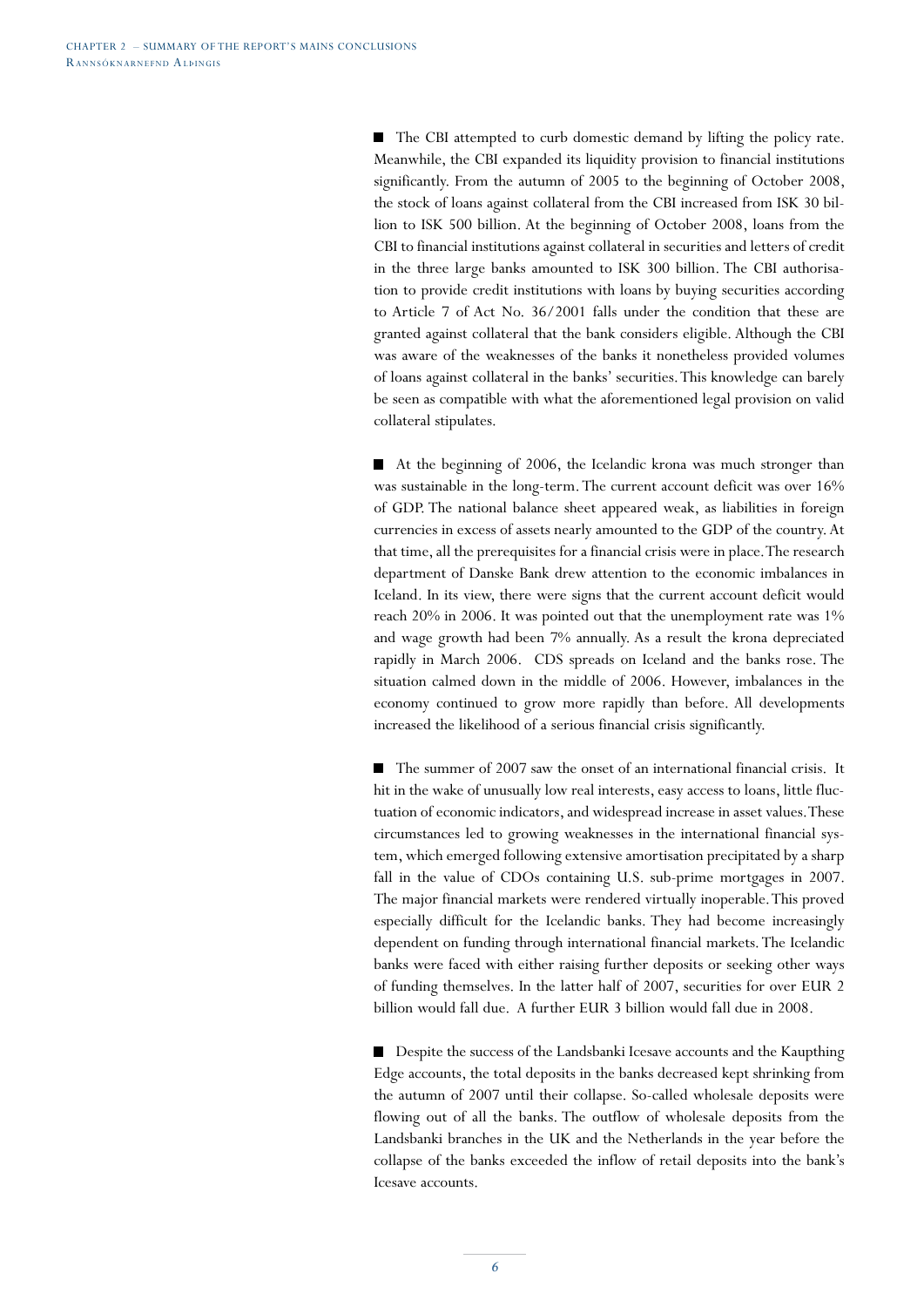Collateralised loans increased substantially in all three banks as the liquidity crisis became more widespread. In the autumn of 2007, the banks' collateralised loans were some EUR 2 billion, mostly from the CBI. When the banks collapsed they had grown to roughly EUR 9 billion and nearly half that sum was from the European Central Bank Collateralised loans were chosen rather than financing through the issue of medium term bonds with maturity of three to five years. They were mostly granted for a period of a few weeks, although individual loans were granted for a period up to six months. For the banks, this increased financing through short-term collateralised loans escalated their financial risk substantially. Like deposits, collateralised loans are sensitive to changes in market conditions. This is especially true if the collateralised loans are provided by others than central banks. The creditors can, for example, reject their renewal or extension on maturity, or decide on increased haircut discount.

When the liquidity crisis intensified in the international financial markets there was a substantial increase in foreign lending by the three big banks. In the second half of 2007 lending to foreign parties grew by EUR 11.4 billion. Lending by the banks' parent companies to foreign parties increased by more than 120% in just six months. The increase was so substantial that it can be assumed that many of these new clients had turned to the Icelandic banks after other banks were beginning to slow their lending, and that these clients had thus been rejected by other banks.

In addition to borrowing in Iceland, the largest Icelandic investment companies had been doing business with foreign banks and borrowed from them as well. Several of these loans were secured with domestic securities as collateral. As the winter of 2007-2008 progressed share prices fell. By then the quality of collateral declined for the Icelandic investment companies. Foreign creditors made margin calls. Glitnir, Kaupthing Bank and Landsbanki responded by taking over the financing so that loans in foreign banks could be repaid. The Icelandic banks thus lent substantial amounts while experiencing considerable liquidity problems at the same time.

Loans from foreign banks to Icelandic investors increased the Icelandic banks' risk because in fact they often acted as "lenders of last resort" to these investors. There were a number of reasons for this. First, the Icelandic banks had loaned these parties such amounts that for the banks it was a matter of vital importance that their debtors would manage to bounce back. Second, these parties had, in their capacity as owners and stakeholders, had an abnormally easy access to credit at the banks. Thirdly, it was a significant factor that loans to these parties was to a large extent to fund stock purchases in the banks themselves. They were thus part of the banks' attempts to maintain the share prices. Finally, the banks considered that the damaging impact of bad publicity would be substantial if there were repeated instances of large investment companies landing in trouble, such as happened with Gnúpur.

As stated before, the banks held a lot of their own shares as collateral for their lending. With share prices declining, the quality of their loan portfolio declined. This could in turn affect the banks' performance and, consequently,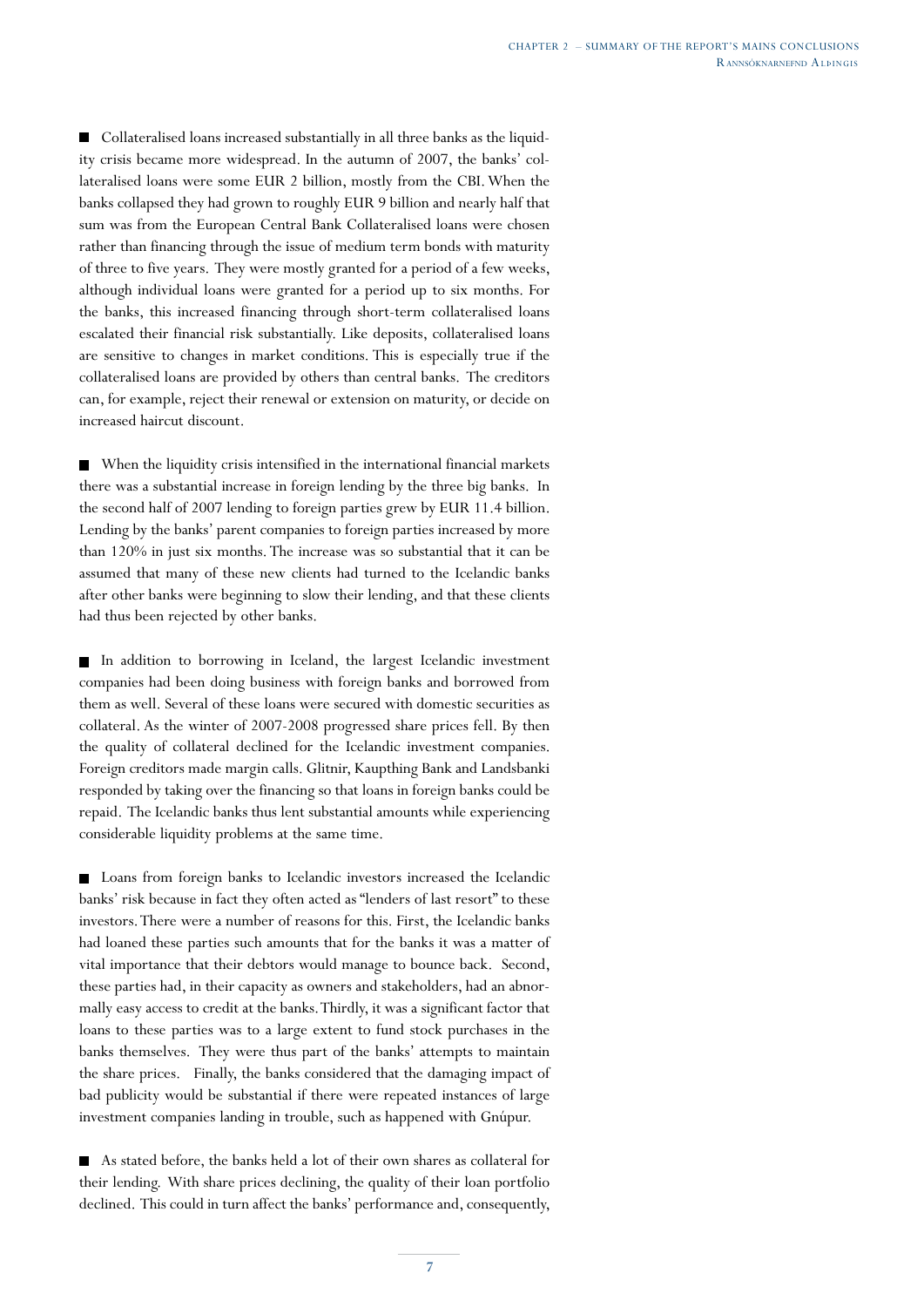the price of their stock. Additionally, the employees of the banks in many cases owned significant shares in their own bank, sometimes even financed by the bank itself. The banks already had put themselves in a difficult position when share prices started to fall in late 2007, collateral coverage of their stock loans decreased, and their clients' positions deteriorated.

All the banks purchased their own shares on a large scale in automatically matched trades in the Stock Exchange.<sup>3</sup> This was particularly the case after the prices of shares started to drop. In 2008 the banks were buyers on average in 45% of cases of automatically matched trades in their own shares. In comparison they were sellers in less than 2% of cases of automatically matched trades during the same period. This cannot be considered to be normal market making on the part of the three large banks. It must be assumed that all the banks in this manner attempted to elicit abnormal demand for their own shares. For that purpose they used the leeway that could be created by the trading conducted by the proprietary trading desks.

■ Lending for the purchase of shares in the banks that took place in late 2007 and all of 2008 were in many cases likely to increase the leeway of the proprietary trading desks to buy more shares. In some cases care was not taken to prevent situations where the bank would still bear all the risk of fluctuations in the price of shares.

In light of the prevailing market situation since the autumn of  $2007$ , the banks found it hard to unwind the risks that had developed within the system. It is appropriate to keep in mind that the banks took those risks in their operations when the market situation was more favourable. A risk is developed when it is taken, not when prices start dropping. A large part of the problem that the banks attempted to respond to in the period leading up to their collapse was due to risks that were already in place within the system when the liquidity crisis occurred in the autumn of 2007. Increased lending to the owners of the banks, acquisitions of foreign financing, losses due to buying and selling of their own shares and comparable conduct of the banks, to the degree described in the report, can hardly be considered as justifiable responses to such a crisis or to be in line with healthy and normal business practices.

From November 2007 onwards the Board of Governors of the CBI became increasingly concerned about the situation that was developing in the operational environment of the banks. The Board of Governors described these concerns either directly to the Prime Minister and a small group of ministers, or within the platform of the government consultative group. In spite of these concerns there is no evidence that the Board of Governors of the CBI made available to the government formal propositions for necessary measures. Insofar as the CBI considered that it lacked the necessary lawful means to react on its own to the problem at hand, it would have been appro-

<sup>3.</sup> Automatically matched trades take place when trading members of the Stock Exchange put in their offers and trades occur when offers are matched, that is as soon as the matching takes place. It is also possible to negotiate the terms of trades outside the Stock Exchange and announce the trade subsequently. Such trades are called manual trades.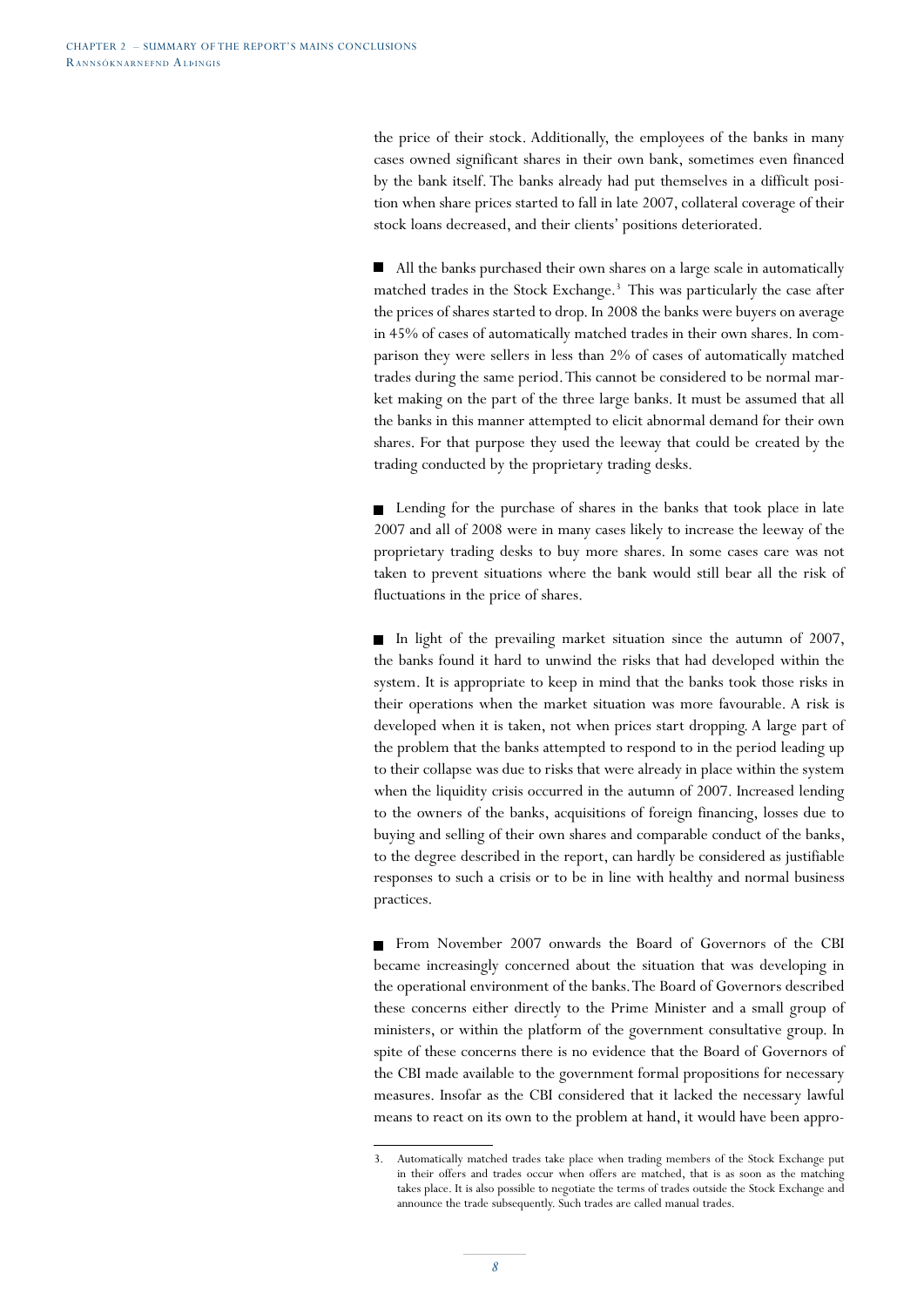priate for the Board of Governors to notify the government thereof in a formal manner. Therefore, the bank's assessment of the severity of the situation and the logical course of action and proposals, based on that assessment, did not go hand in hand.

The Prime Minister, the Minister for Foreign Affairs and the Minister of Finance met with the Board of Governors of the CBI on 7 February 2008. During the meeting, the Chairman of the Board of Governors painted a very bleak picture of the state and future prospects of the Icelandic banks. The information indicated an imminent danger for the Icelandic economy. The Board of Governors also met with the Prime Minister and the Minister for Foreign Affairs on 1 April 2008. In that meeting, the Board informed the ministers that GBP 193 million had been withdrawn from the Icesave accounts in London during the previous weekend. The Board also said that Landsbanki could withstand such an outflow for six days. Neither the Prime Minister nor other ministers of the government who were informed about this reacted by resorting to active and credible measures.

It is clear from the events during the year leading up to the collapse of the banks that a certain degree of mistrust and cooperation problems existed between Mr. Oddsson, Chairman of the Board of Governors of the CBI, and most of the ministers of the Social Democratic Alliance. It is also clear that the previous cooperation in the political arena between the Chairman of the Board of Governors of the CBI and the Prime Minister, as well as their long standing friendship, had an influence, as described by the latter, on the way in which people construed the exchange of information between government leaders and the Chairman of the Board of Governors of the CBI. In the period leading up to the collapse of the Icelandic banks, Mr. Davíð Oddsson's previous political career thus had an influence, according to the description given by the ministers of the government that took office in May 2007, on how ministers responded to the information which he provided to them in the course of his duties as Chairman of the Board of Governors of the CBI.

■ During the meetings of the Board of Governors of the CBI with ministers, the bank would not be in the habit of handing out documents with summarised information, along with the bank's review of that information and proposals for actions, where applicable. This is cause for wonder. During some of these meetings very alarming news were heard. The discharge of official duties by the Board of Governors of the CBI was, in this regard, not as thorough as might have been expected. Due to this fact, the ministers no doubt had difficulties assessing the right course of action, not in the least in view of the difficult relations between the ministers of the Social Democratic Alliance and the Chairman of the Board of Governors of the CBI. On the other hand, the ministers apparently did not call for such proposals and documents from the CBI, once important information had been verbally conveyed to them. They had, however, ample reason to do so. Furthermore, ministers were not generally in the habit of recording minutes of their meetings with the Board of Governors, even though there was every reason to do so, in light of the important information often communicated there.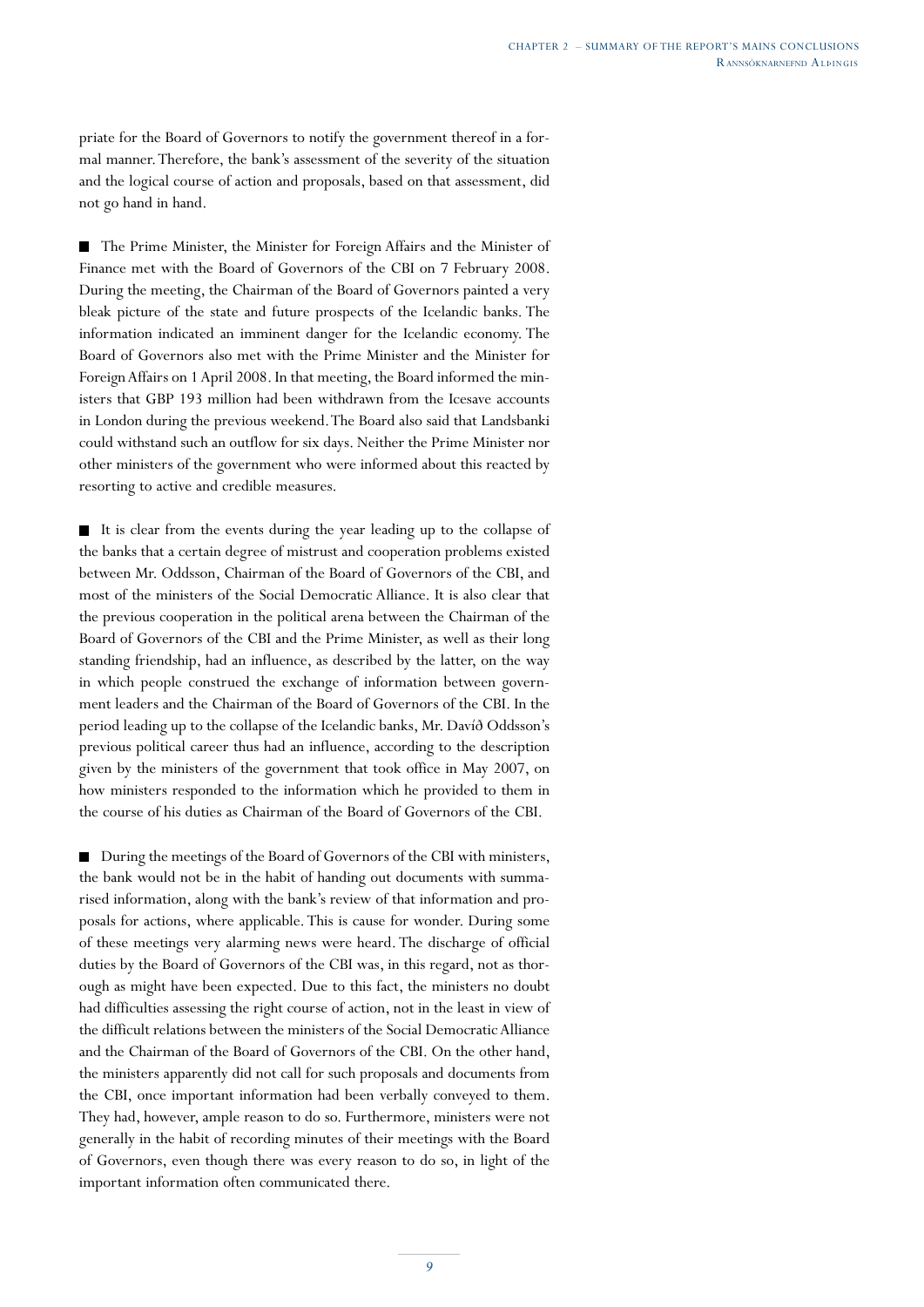It has been established that until just before the collapse of the banks there was little discussion within the Icelandic government of the bank's standing and of the liquidity crisis which began towards the end of summer 2007. Nothing suggests, either from the government's minutes or the accounts of those who reported to the SIC, that the ministers of the Icelandic government responsible for economic affairs (the Prime Minister), banking affairs (the Minister of Business Affairs) or the state's finances (the Minister of Finance) submitted to the government a specific report on the problems of the banks or its possible impact on the state's economy and finance when the banks started to face constraints in their operations and until the banking system collapsed in October 2008.

In 2008 the Prime Minister had quite a few meetings with the Chairman of the CBI Board of Governors and the CEOs of the banks. During the period from February until May 2008 Board of Governors had at least five meetings with the Prime Minister, Minister of Finance and the Minister for Foreign Affairs. Banking affairs came under the domain of the ministry of Mr. Björgvin G. Sigurðsson, Minister for Business Affairs. He was not summoned to attend any of these meetings, in spite of the fact that the problems the banks were facing and the liquidity crisis were being discussed there. In addition, the Minister of Business Affairs was apparently neither informed of the meetings, nor was he informed of what took place during the meetings, with one exception, since he was informed of a meeting that took place on 7 February 2008 in a Social Democratic Alliance parliamentary group meeting on 11 February 2008. As the leader of the government, the Prime Minister had the responsibility to inform the Minister of Business Affairs of the aforementioned meetings so that he could attend to his duties.

It is the assessment of the SIC that the government's actions concerning  $\blacksquare$ matters relating to the banks were unfocused when the situation became more dire in the beginning of 2008. The ministers focused too much on the image crisis facing the financial institutions rather than the obvious problem, that the Icelandic financial system was far too large in relation to the Icelandic economy. When the ministers intended to improve the image of the banking system by partaking in public discussions, mainly abroad, it was done without any assessment of the financial capability of the state to come to the banks' assistance and without information being available on the cost of a possible financial shock.

The consultative group of the Prime Minister's Office, the Ministry of Finance, the Ministry of Business Affairs, the FME and the CBI on financial stability and contingency planning was established by a written agreement on 21 February 2006. The group was a platform for exchange of information and dialogue. Its role should be consultative and it would not make decisions on measures. In the agreement establishing the consultative group, composing a joint contingency plan for the government was not specified as one if its tasks. However it seems clear that both the CBI and the FME looked to the consultative group concerning initiative towards a joint contingency plan and coordinated actions, not least when it came to actions which demanded political policy. Thus it seems that the consultative group had in fact gained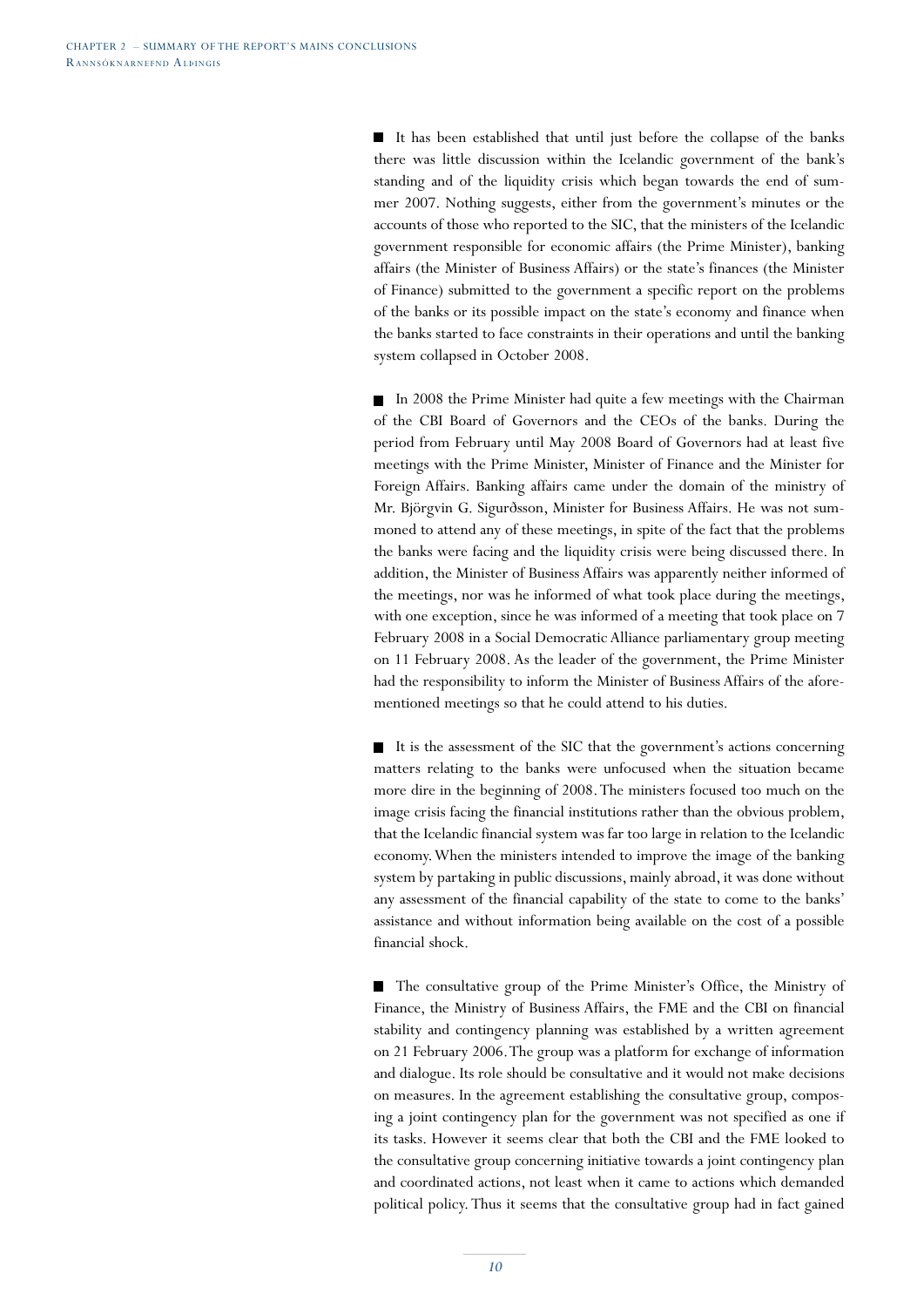more value as regards to a plan of action than the terms of the agreement from 21 February 2006 stated. At least it is clear that nowhere else in the administrative body the work of composing a joint contingency plan was being carried out The uncertainty regarding the powers and responsibilities of the consultative group seems to have lead to lack of clarity, as to who was in charge, who coordinated and was responsible for contingency preparations on behalf of the Icelandic state in the event of a financial shock. In statements by ministers and representatives of the governmental institutions before the SIC, each pointed a finger at the other concerning positive obligation and no one assumed responsibility.

**Proposals and documents regarding the necessity of a contingency plan** which were introduced to the consultative group by individual institutions, neither received formal resolution there, nor by ministers with representatives in the group. Therefore it seems that the group was considerably lacking in targeted administration, both by the group itself and the ministers. In this context the SIC especially wishes to mention that when the banks collapsed there was no joint governmental contingency plan available. At that point, it was sorely needed.

The consultative group does not seem to have been successful either in synchronising its actions regarding projects, which obviously could have come under the authority of several government bodies. At least three ministers, along with two governmental institutions, the CBI and the FME, were involved as regards problems related to the Landsbanki Icesave accounts in its foreign branches. Despite this there have been no indications that the Icelandic authorities did, at that time, synchronise the group's actions and formally request that Landsbanki transfer the Icesave accounts to a subsidiary. There is also no indication that the authorities ever called for a schedule for such a transfer from the bank if the authorities assumed the bank was preparing the transfer. Regardless of Landsbanki's legal authorisation to operate a branch in London, it was clear that progress in the transfer of the Icesave accounts to a subsidiary could be of significant importance when it came to the reaction and actions of the Icelandic authorities over the coming months, e.g. because of the Depositors' and Investors' Guarantee Fund and in relations with foreign regulatory bodies and central banks. At this point, it would at least have been reasonable and in accordance with the principles of good governance for the authorities competent in regard to these matters to request confirmed plans concerning the timing of the transfer of the accounts to a subsidiary. This would also have been part of being able to monitor and follow up on whether the bank's plans were being carried out.

The increased aggregation of deposits by the Icelandic banks in their foreign branches resulted in considerable increase of the obligations of the Depositors and Investors Guarantee Fund (TIF). The biggest influence was the introduction of the Icesave accounts which Landsbanki opened in the UK in October 2006. In 2007 the share of foreign parties in deposits rose to over 50%. The development regarding TIF's obligations demanded that the fund's Board of Directors and the government should consider more thoroughly how able it was to meet liabilities that might arise. It was clear that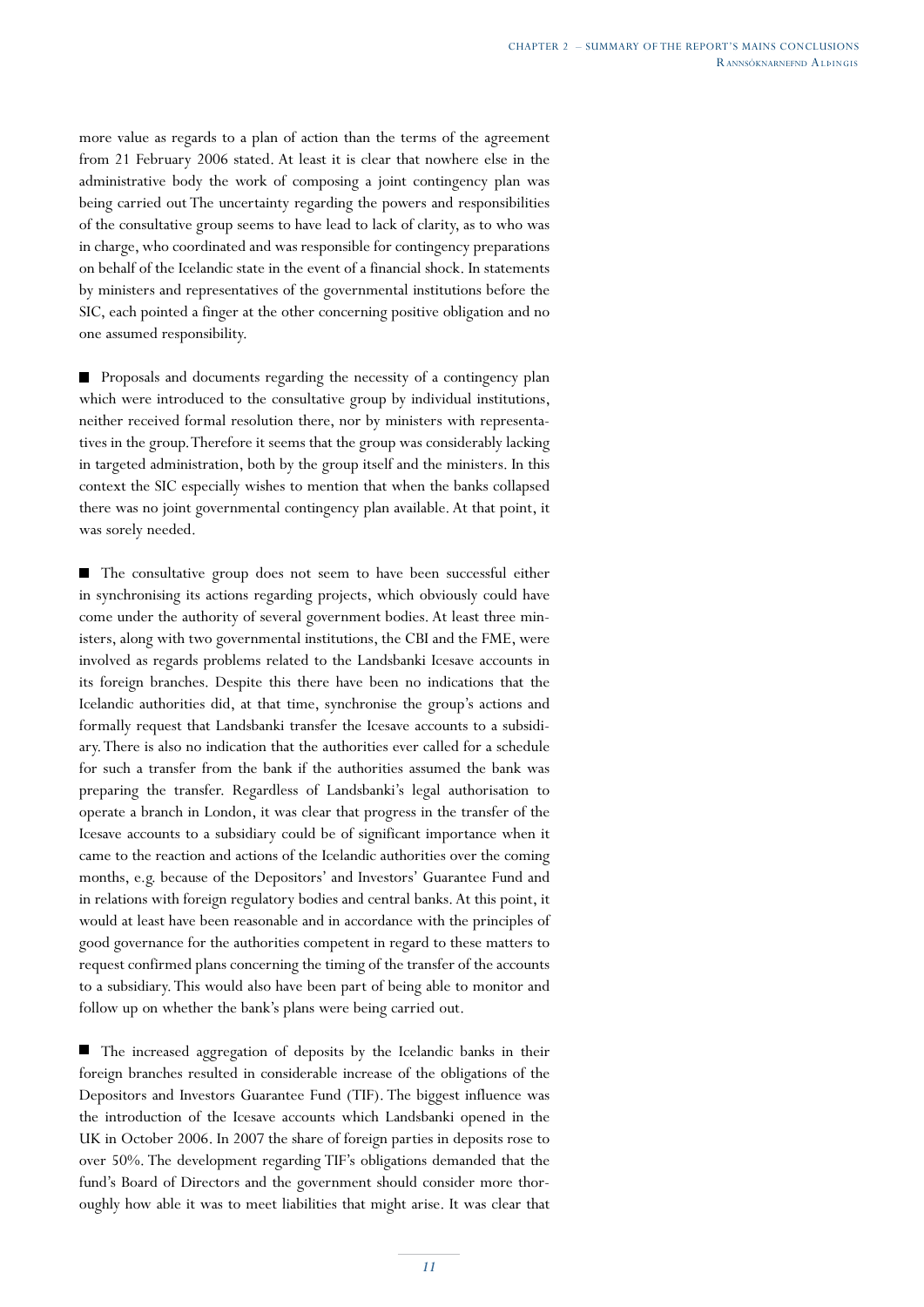the fund's assets were insufficient to fulfil the liabilities it would have to meet if larger financial institutions became insolvent. Thus, one of the challenges that needed to be addressed in the government's contingency plan was how to fulfil the liabilities the TIF would have to meet in case of a financial shock. Work on this had not been finished when the banks collapsed in October 2008. Among the consequences was the uncertainty that occurred at the time of the collapse, and later regarding the fund's issues on account of deposits in the foreign branches of the Icelandic banks, which were not covered by the Icelandic government's guarantee on deposits in Iceland.

■ During the time leading up to the collapse of the banks there were divergent views within the Icelandic administration on the obligations of the EEA member states, in case a guarantee scheme, established in accordance with de deposit guarantee directive of the EU, could not meet its payment obligations. Despite this, the Icelandic authorities did not conduct an enquiry into the available legal sources for the interpretation of such obligations. The examination by the Investigation Commission does not indicate that contemporary sources on this issue provide definitive answers to the aforementioned matters. Nevertheless, it was important that such an enquiry be conducted, at the latest following queries by foreign governments in July-August of 2008 about whether the Icelandic state would guarantee the Icelandic Guarantee Fund's ability to pay, if its payment obligation would become operative. These were significant financial interests. Therefore, it was important that ministers, and others within the administration involved in decision making and communicating with foreign governments on the matter, had the means to obtain a clear picture of the legal issues put to the test in this context, and thus able to considered them in their decisions and their replies to questions and demands by foreign governments.

■ On 15 April 2008 Mr. David Oddsson sent a formal request for a currency swap agreement to the Bank of England. Mervyn King, Governor of the Bank of England, replied to Mr. Oddsson's letter on 23 April and rejected the request by the CBI. However, he declared that foreign central banks could help Iceland find an effective way to reduce the size of its banking system. In his opinion, this was the only practical solution to the problem. In closing, King said that he offered all the help he could provide to tackle the issue at hand. The CBI did not accept this offer. Instead, a reply was sent to the Bank of England, kindly asking it to revise its position regarding the said swap greement. There was no reply to that letter.

After the G10 Summit of central bank governors in Basel on 4 May 2008, it became clear that neither a currency swap agreement with the Bank of England nor with other central banks, with the exception of the Danish, Norwegian and Swedish ones, was on offer to the CBI. In a letter to the Investigation Commission, Stefan Ingves, Governor of the Central Bank of Sweden, makes it clear that unclear ownership, along with the banks' rapid balance sheet growth had led to a dangerous situation and that the Icelandic government did neither seem to fully grasp nor understand how to deal with it.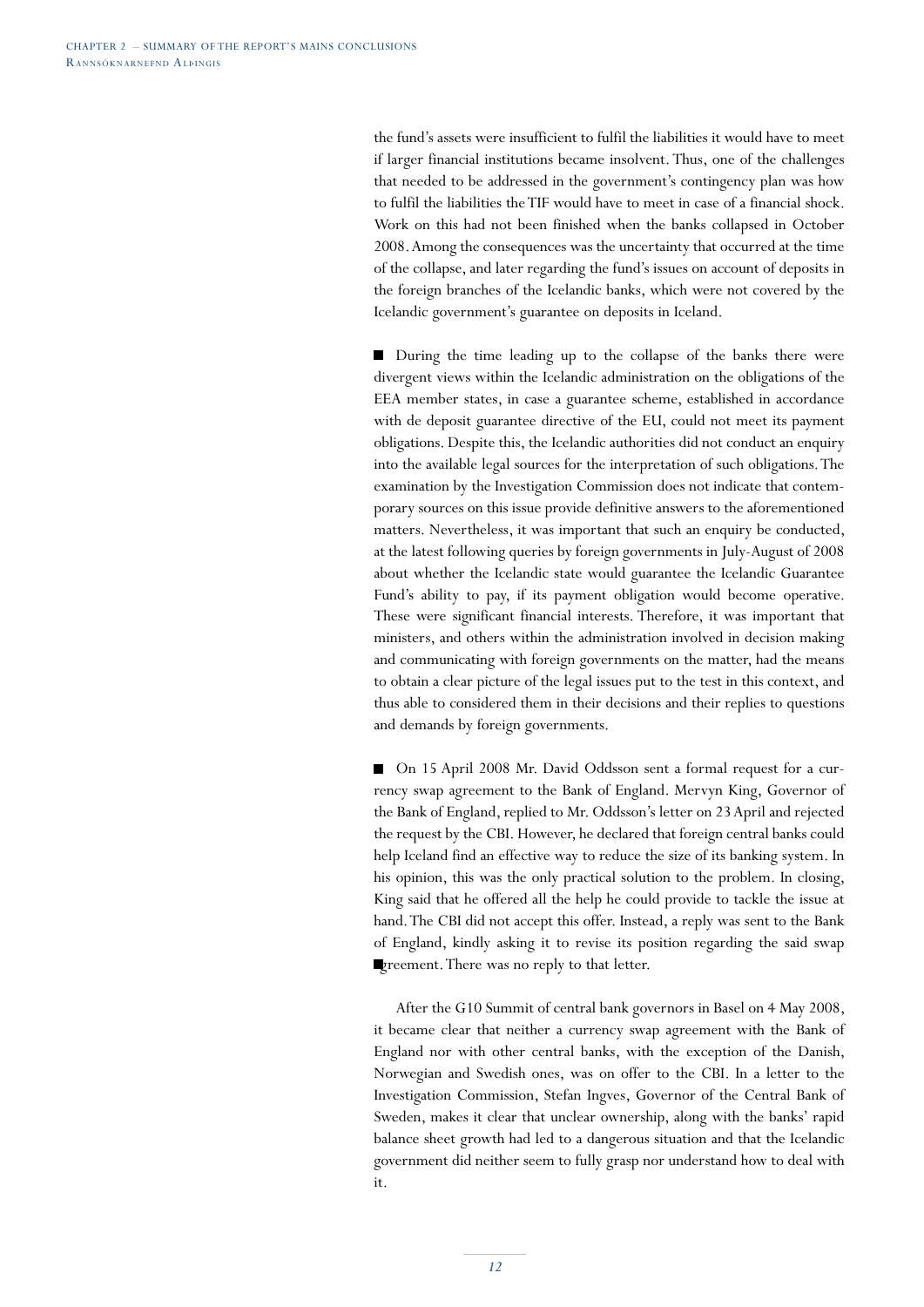In the spring of 2008, only the Danish, Norwegian and Swedish central banks were willing to enter into currency swap agreements with the CBI, though not without insistence. As a precondition for such agreements, they insisted that the prime minister pledged to put pressure on the Icelandic banks to reduce the size of their balance sheets, in view of the proposals made by the IMF. The facilities from the Nordic central banks were conditional on the Icelandic government taking action to have the CBI and the FME take certain political measures and actions. The ministers signed the declaration in 15 May 2008, along with the Board of Governors of the CBI. The declaration was not made public, nor was it presented at a government meeting. The aforementioned promises by the government in the summer of 2008 were not kept. That did not improve the reputation of the Icelandic authorities with foreign central banks. At this time, the Icelandic authorities had become very isolated in the international community. Therefore, they had few to turn to when the Icelandic banks collapsed in October 2008.

In 2008, Glitnir had difficulties in funding itself. At the beginning of the year it thought of issuing debt securities in the international financial market but had to renounce because of lukewarm reception by investors. Glitnir, on the other hand, did well in developing the so-called asset-backed debt securities. They were later useful for taking collateralised loans from the European Central Bank. Glitnir's debt securities had large maturity dates in October 2008. Around mid-September 2008, it became definitively clear that the sale of assets by a subsidiary of Glitnir in Norway would not go through. At about that time, the Bayerische Landesbank refused to extend two loans of the bank, at a total of EUR 150 million. Finally, market conditions deteriorated rapidly after the collapse of Lehman Brothers.

On 25 September 2008, Mr. Þorsteinn Már Baldvinsson, Chairman of the Board of Glitnir, spoke with the CBI's Board of Governors. There were indications that Glitnir would have difficulties paying back loans due around the middle of October of the same year. Mr. Baldvinsson requested a collateralised loan to the amount of EUR 600 million. After the meeting events developed quickly. A few days later, on Monday 29 September 2008, it was publicly announced that the Icelandic government would supply Glitnir with EUR 600 million in exchange for a 75% share in the bank. The SIC is of the opinion that it must be strongly criticised how the CBI's Board of Governors conducted the examination and processing of Glitnir's request. The Glitnir request was not processed on sufficient grounds. For the same reason, the CBI's Board of Governors did not have the necessary information to be able to estimate in an adequate manner whether the action proposed by the CBI to the government was rational.

In the end, the actions proposed to the minister concerning Glitnir on Sunday 28 September 2008, were not credible. First of all, the amount in question was nearly a quarter of the CBI's foreign currency reserves. Secondly, Glitnir had encountered difficulties concerning financing in foreign markets for about a year. At the same time, the bank was aware that liabilities amounting to EUR 1.4 billion would fall due in the coming six months. This was public information. Thirdly, the CBI had not managed to strengthen its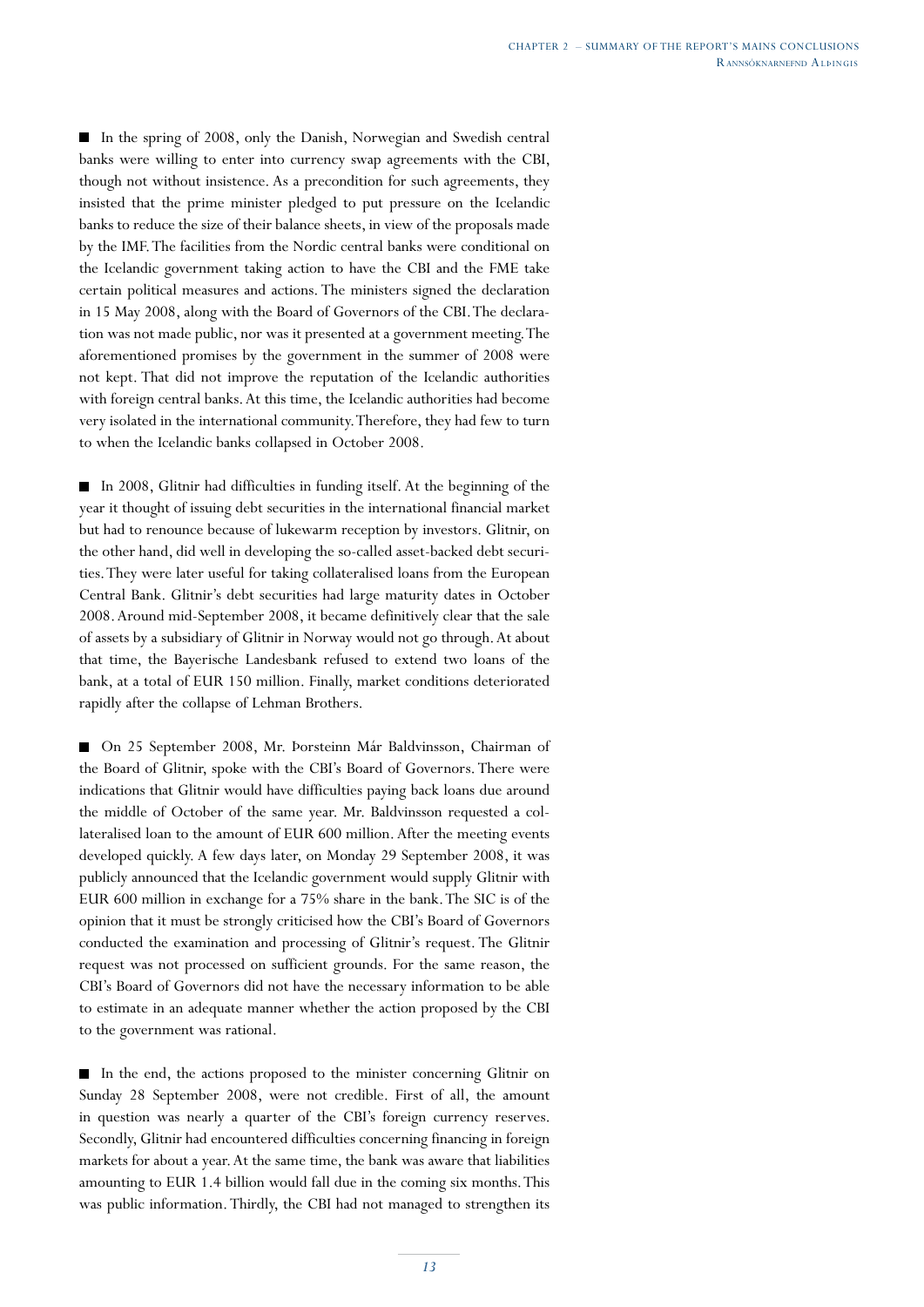foreign currency reserves in any significant manner despite its declarations of intending to do so. To foreign investors and credit-rating agencies it must have seemed evident that the Icelandic state did not have access to financing markets either.

■ The credit rating of Glitnir was lowered on 1 October 2008. Subsequently, the difficulties of the bank increased. On the basis of loan terms contingent on credit rating, the DZ Bank and the Sumitomo Bank made due two loans amounting to a total of EUR 425 million. A credit line for EUR 1 billion with Deutsche Bank was also contingent on credit rating. The reduced value of the collateral used by Glitnir against loans resulted in high margin calls on the bank. The sum total of margin calls on the bank at this time amounted to EUR 1,100 million. Included therein was a EUR 640 million margin call from the European Central Bank. That margin call was received on Friday 3 October 2008. That action was actually postponed temporarily on Sunday 5 October 2008. In October, over EUR 500 million in collateralised loans, acquired by Glitnir from other parties than central banks, had reached their maturity date. After the collapse of Lehman Brothers, the government's takeover of Glitnir and the lowering of Glitnir's credit rating, it was very unlikely that these collateralised loans would be refinanced. It was absolutely impossible for the Icelandic state to meet payments on the aforementioned claims. The government was not able to secure loans in the international finance markets. In the evening of 7 October 2008, the FME decided, on the basis of Emergency Act (Act No. 125/2008), that a special resolution committee take control of Glitnir.

After it became clear that the government's measures in the Glitnir affair had been unsuccessful, a certain chaos seems to have ensued as regards contingency planning on behalf of the state. The CBI and the government did not act in harmony and overall leadership was lacking. No decision was taken with regard to what course to take. By summoning a group of specialists on the morning of 4 October 2008, the Prime Minister finally made a decision and a certain course was set for the issue. This was the third group in a short period of time tasked with contingency preparations. The government consultative group had discussed contingency plans between 21 February 2006 and 3 October 2008. A group summoned by the CBI worked on contingency planning between 30 September and 3 October 2008. The new group of experts on behalf of the Prime Minister worked on contingency plans from 4 October 2008. In the beginning, this group was not given access to all the material from the other two groups. As an example of how scant the preparations were for this work, the first task of the group was to print out the annual accounts of the large financial corporations from the office of one member of the group at the University of Reykjavík. The aforementioned procedures by the authorities with regard to contingency plans for protecting the financial system of the country, and other fundamental interests of state and the nation, were unacceptable. These methods were not in keeping with the manner in which nations with developed financial markets and administration operate in general.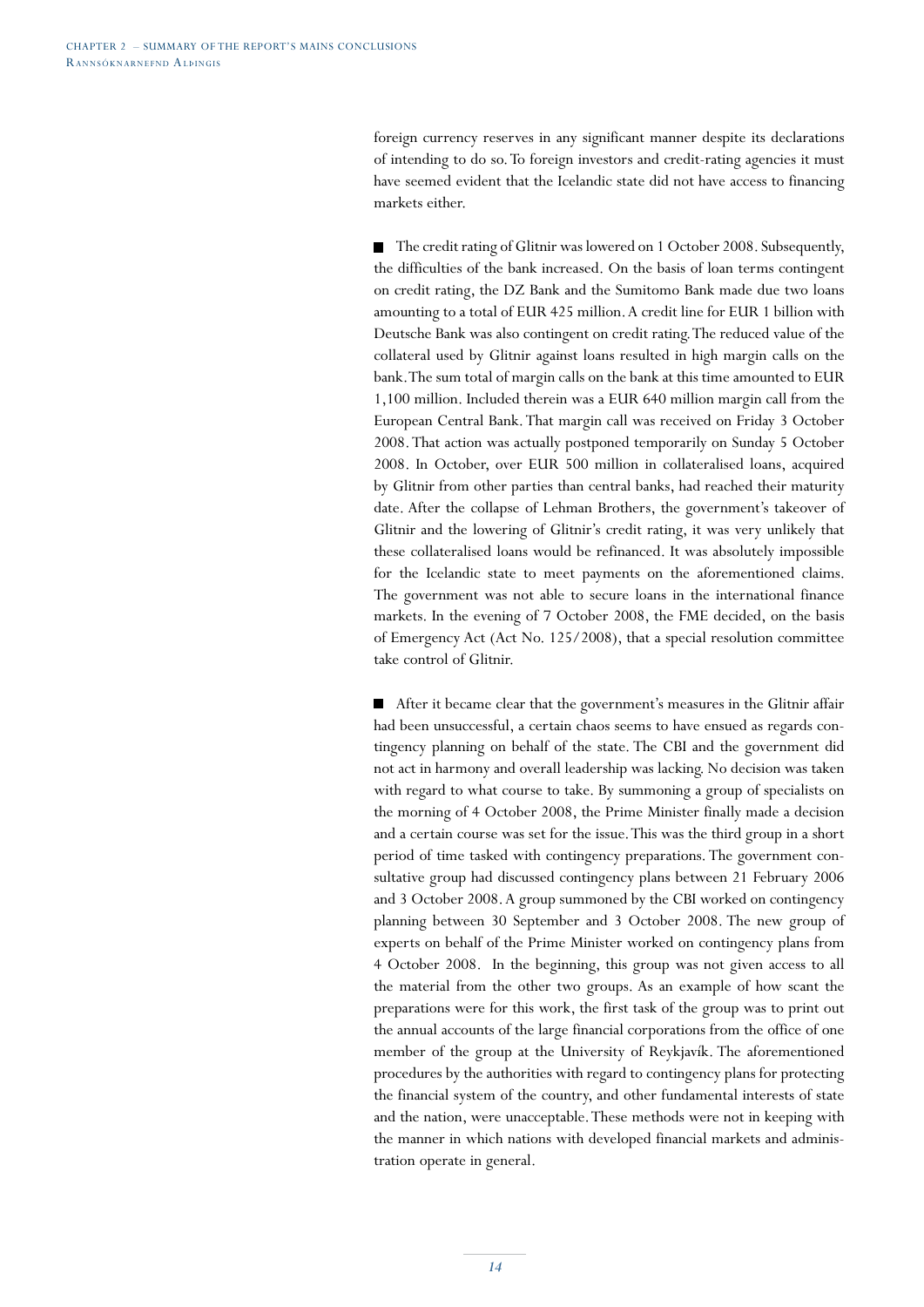Broadly speaking, when it came to drafting the so-called Emergency Act, i.e. Act No. 125/2008, the only thing emerging from the work of the consultative group of the Icelandic authorities that proved demonstrably useful was the draft provision which became Article 100a of Act No. 161/2002 on Financial Undertakings. Other provisions of the Emergency Act were mostly drafted on 4-6 October 2008 under enormous time constraints. Many of those provisions were extremely complex and wide-ranging in scope. Those who drew them up were not assisted by experts in fields bound to feature extensively in the formulation of the bill, e.g. in the field of insolvency law. The Emergency Act was adopted by Althingi late on 6 October 2008.

■ Work on state contingency preparations was far from being organised and thorough. However, it should be noted that the SIC does not find it possible to claim that the Icelandic banks could have been saved from collapse even if work on contingency preparations during 2008 had been more thorough. Such actions should have been launched much earlier. On the other hand, thorough preparations would have contributed to greatly lessening the damage caused by the collapse of the banks. The Icelandic government would then also have been able to formulate policies sooner on many of the issues that needed to be decided upon, and would thus have been better equipped to react and reply to questions from foreign governments on urgent issues, i.e. in particular the UK and Dutch authorities in late summer 2008.

After the proposed nationalisation of a 75% share of Glitnir was announced, significant outflows of deposits started at Landsbanki and Kaupthing Bank. The banks also had to contend with margin calls. The European Central Bank issued a EUR 400 million margin call to Landsbanki on Friday 3 October 2008. On the evening of Sunday 5 October 2008, the ECB withdrew the margin call shortly before the bank was supposed to open on Monday 6 October 2008. That day, the CEOs of Landsbanki wrote a letter to the CBI disclosing that a significant outflow had taken place from the Icesave accounts in London over the previous weekend. The outflow was said to total GBP 318 million. For this reason, the FSA had demanded that Landsbanki transfer GBP 200 million in cash to the UK in addition to providing GBP 53 million to the bank's subsidiary. Landsbanki requested a loan from the CBI to the amount of EUR 500 million. As collateral, the bank offered a selection of debt securities to the amount of EUR 2.8 billion. The CBI turned down the request. The bank did not believe it had sufficient funds, since a large part of the bank's foreign currency reserves had been loaned to Kaupthing Bank. In the evening of 6 October 2008, the London branch of Landsbanki was closed down. The following day a special resolution committee assumed control of the bank in accordance with a decision by the FME on the basis of the Emergency Act.

■ On 3 October, 2008, the FSA demanded that Kaupthing Bank would transfer GBP 1,600 million to Kaupthing Singer & Friedlander (KSF) before the closing of business on Monday 6 October, as KSF had violated rules on liquidity in Britain. The above-mentioned amount was broken down, on the one hand, into GBP 1,100 million because of deposits with Kaupthing Bank, and, on the other hand, GBP 500 million because of margin calls by KSF to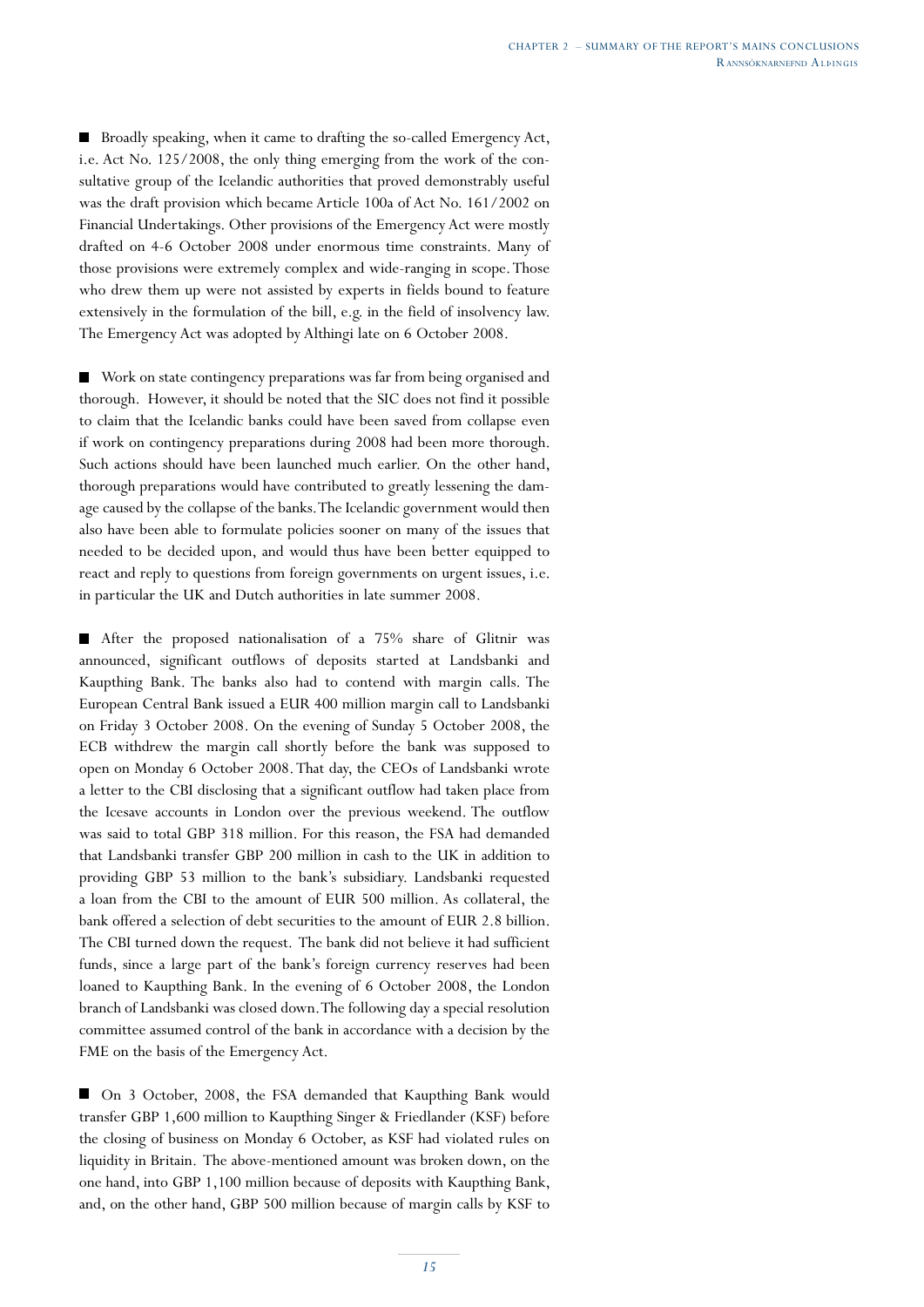Kaupthing Bank. In the following days, Kaupthing Bank sold assets in order to raise funds. On 6 October, the bank obtained, inter alia, a loan of EUR 500 million from the CBI against collateral in the Danish bank FIH. On the morning of 8 October, the FSA demanded that a total of GBP 300 million be transferred to KSF in London. Kaupthing Bank did not make this payment. On the basis of a special legal authorisation, the UK Treasury decided to transfer the deposits in the KSF Edge Accounts to the Dutch bank ING Direct N.V. The transfer took place at 10:00 a.m. on 8 October 2008. Later that same day, KSF was placed under cessation of payments. This led to the parent company Kaupthing Bank hf. being put into moratorium. On the eve of 9 October 2008, a special resolution committee took control of the bank in accordance with a decision by the FME on the basis of the Emergency Act.

Shortly after the collapse of the banks in November 2008, an appraisal was carried out of the value of their assets. The results of the asset valuation showed 40% of the booked value at the time when the banks collapsed. The difference amounts to over ISK 7,000 billion.

The FME was not well enough equipped to sufficiently monitor the financial institutions when they collapsed in the autumn of 2008. Considering the operating expenses of the FME and its budget up to 2006, it is clear that the growth of the Authority did not keep pace with the rapid growth of the Icelandic financial system, more complicated ownership links within the financial market, and increased activity of regulated entities abroad, and it was not consistent with the growing and increasingly complicated tasks entrusted to it pursuant to law during the preceding years. The FME's tasks demand vast expert knowledge on the operations of banks, economics, accounting, and legislation on financial markets. It is clear, that the increase in the FME's budgetary resources came about too late for it to be able to keep pace with the developments in the operations of the financial institutions, and to carry out its statutory supervisory tasks.

 $\blacksquare$ However, not all of the FME's difficulties can be attributed to insufficient financial appropriations. Thus, the FME did not sufficiently concern itself with some basic questions, such as the size of the banking system, and the Authority's necessary reactions in regard to its much too rapid growth.

■ Part of the FME's difficulties was also wrong prioritisation. Although the FME has been in the process of improving and structuring its IT systems since 2006, much greater emphasis should have been placed on installing advanced IT systems. Continuous financial monitoring is carried out by collecting data from regulated entities, data processing, and expert evaluation of the collected data. Such monitoring can not be fully utilised unless the Authority has at its disposal both advanced IT systems and experts to process the data. The FME severely lacked the technical expertise and the equipment necessary to produce high quality comprehensive surveys of the position and development of individual financial institutions from its databases. Therefore, the Authority did not really have the necessary overview of the activities of the financial institutions which was so urgently needed. The difficulties the FME was faced with in processing data from its systems undoubtedly greatly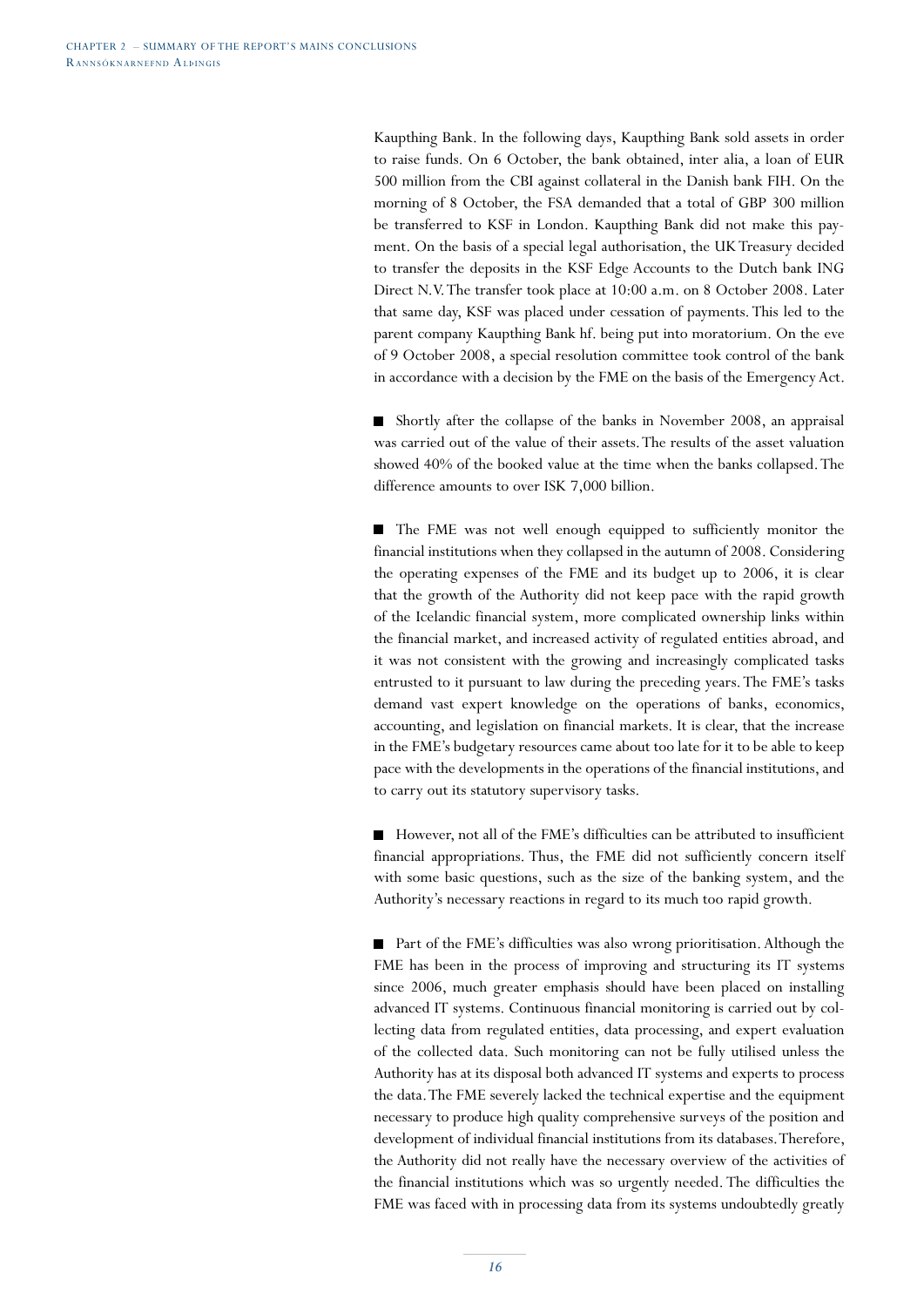reduced its ability to carry out its duties in monitoring and keeping in check the financial institutions which collapsed in the autumn of 2008.

 $\blacksquare$  In its supervisory duties the FME was lacking in firmness and assertiveness, as regards the resolution of and the follow-up of cases. The Authority did not sufficiently ensure that formal procedures were followed in cases where it had been discovered that regulated entities did not comply with the laws and regulations applicable to their operations. According to the clear instructions of Article 10(1) of Act No. 87/1998 on Official Supervision of Financial Activities, the FME shall demand that a remedy is made within a reasonable time. If a regulated entity does not comply within the allotted time limit, the FME can respond, among other things, through coercive instruments. There are examples of cases of this kind where the only action taken, in response to a violation of law, was the submission of written comments to the relevant financial corporation, without putting the matter through proper legal channels as well. Such shortcomings in the way in which the FME conducted its operations with regard to the financial corporations, meant that insufficient force was applied to ensure that the financial corporations would comply with the law in a targeted and predictable manner commensurate with the budget of the FME.

■ Nor did the auditors perform their duties adequately when auditing the financial statements of the financial corporations for 2007 and the semiannual statements for 2008. This is true in particular of their investigation and assessment of the value of loans to the corporations' biggest clients, the treatment of staff-owned shares, and the facilities the financial corporations provided for the purpose of buying their own shares. With regard to this, it should be pointed out that at the time in question matters had evolved in such a way that there was particular reason to pay attention to these factors.

The powerlessness of the government and the authorities, when it came to reducing the size of the financial system in time before a financial shock hit, is evident when looking at the history related in Chapters 19 and 20. In this context, it should be kept in mind that when a bank provides a company with a low loan, the bank is in a position to set the terms that shall apply if the company defaults on payments. On the other hand, if a bank provides a company with such a high loan that the bank may anticipate substantial losses if the company defaults on payments, it is in effect the company that has established such a grip on the bank that it can have an abnormal impact on the progress of its transactions with the bank. It is also clear that when the size of the financial system of a country is, for instance, threefold its gross domestic product, the competent authorities of the country have, in general, the potential to set rules for the financial system to comply with and to ensure compliance with such rules. However, when the size of the financial system of a country is nine times its gross domestic product the roles are reversed. This was the case in Iceland. It appears that both the parliament and the government lacked both the power and the courage to set reasonable limits to the financial system. All the energy seems to have been directed at keeping the financial system going. It had grown so large, that it was impossible to risk that even one part of it would collapse.